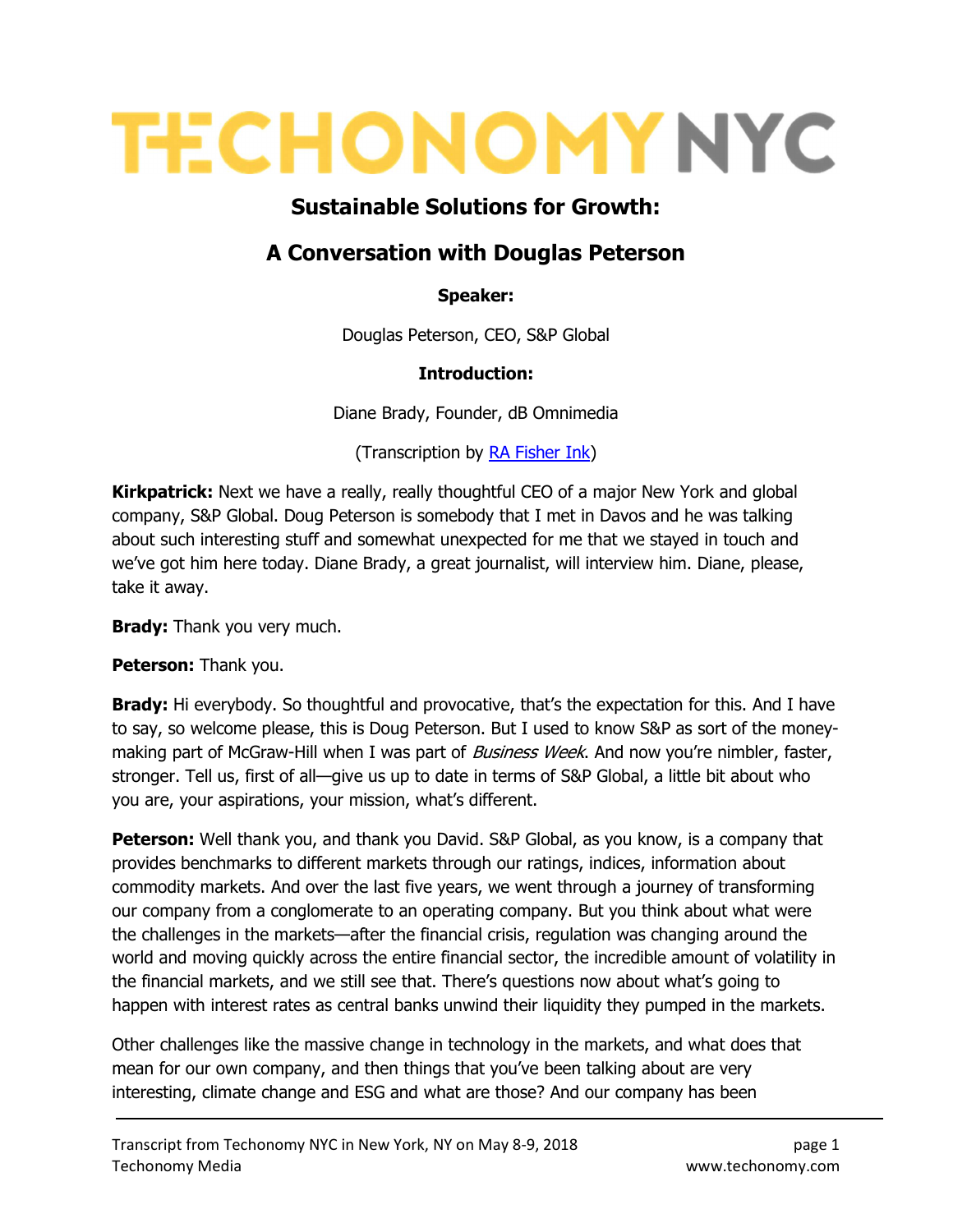responding to those as we manage our business and we've found ways that we can address some of these and I hope we can talk about some of these challenges.

Brady: I was intrigued by-you have a venture arm, and lots of companies have venture-what does it mean for you? Is it just sprinkling fairy dust out there to give money to good causes? You have the Kensho acquisition. Give us some sense as to sort of strategically what you're looking for and what it's done for you.

**Peterson:** It started with a realization—and this sounds so obvious but it's not necessarily obvious when you look at it inside of large corporations. It started with a realization that our data was so powerful and so embedded in the way our clients work, but we needed to have a road map for how we were going to upgrade and update our technology. So we had internal—

#### **Brady:** Through acquisitions?

**Peterson:** Well, we had internal incubation but we decided we were also going to be making investments in venture. So we started with a venture fund in San Francisco called Green Visor. We have an investment in a fund in Singapore, another one in Tel Aviv. And through those we started making small acquisitions, not acquisitions but 5 percent, 10 percent, no more than about \$10 million each of these investments.

**Brady:** Tell us about Kensho, because I think people are really curious about how you're leveraging artificial intelligence, machine learning—we'll get into blockchain later. No crypto, you know—

**Peterson:** Kensho is a machine learning/artificial intelligence company that has customers on Wall Street and the security community in Washington, and we made an initial investment in them in their B round of their funding. And after about six months, nine months of working with them, they were doing projects for us really as a vendor. They did a project for us to rebuild how our internal data searches, so this was how were we going to use search to be able to look at our own data, how were we going to be able to have search that can link to information about weather, about markets? And we looked at that. We had another project where they built some forward-looking credit risk indicators, things that are totally nontraditional like looking at Google searches and seeing what are you going to learn from a Google search.

**Brady:** So augmenting human beings around how they're assessing companies and such in the market?

**Peterson:** And visualization. And so about nine months ago, six months ago I said, well, we should buy these people. So we bought the company. We're now integrating it across everything we do, from ingesting data to managing data to producing new products and then to delivering it and ensuring that we can engage with the markets. So Kensho is now part of S&P Global and they continue to support external clients but we now have this engine of really brilliant Ph.D.s and physicists, mathematicians, economists who have joined our team and they've allowed us to really accelerate our AI.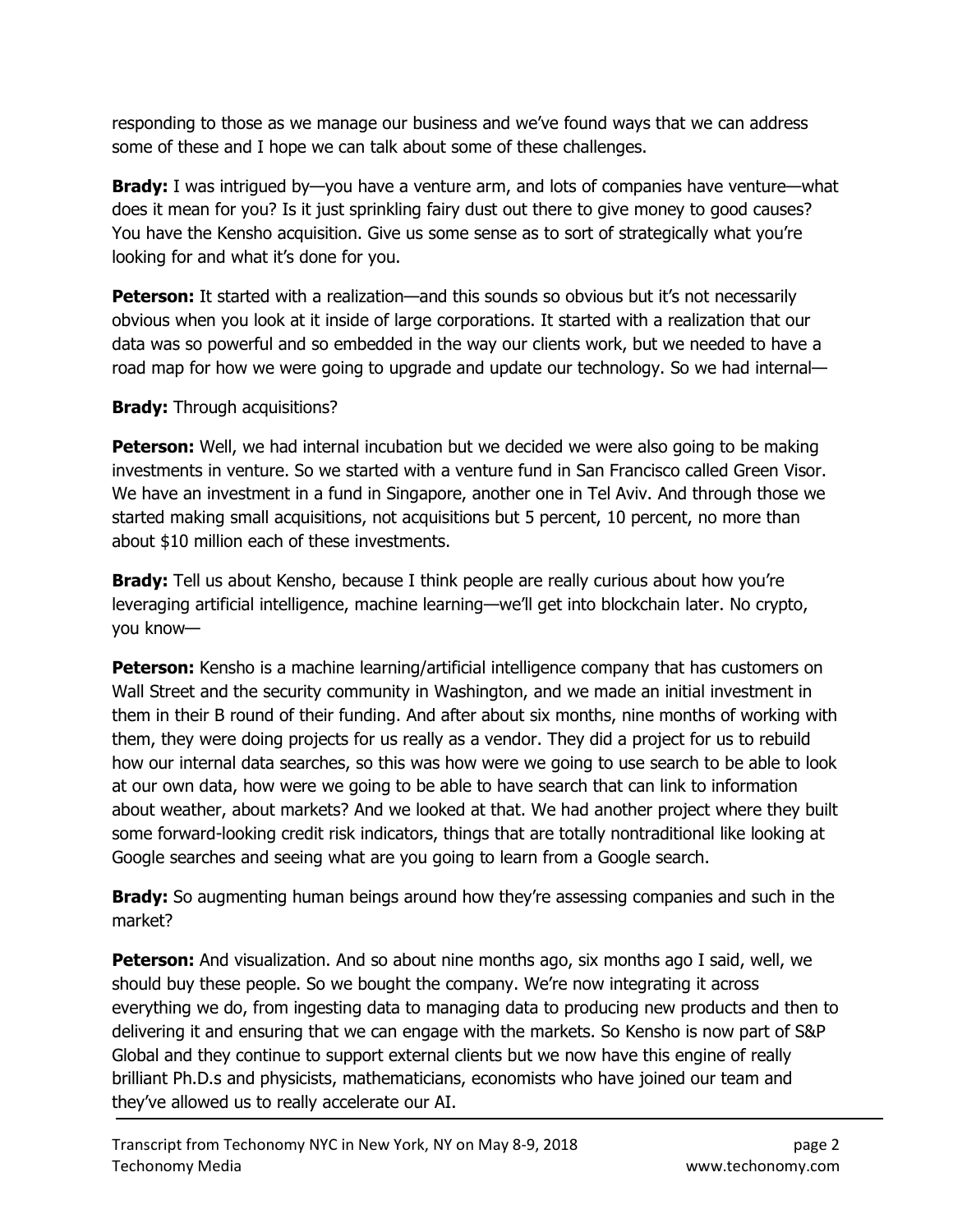**Brady:** And one of the things today is you're actually announcing some news around this. But to get back to what David was saying from Davos, what he was alluding to, was you had some very cool visualization of data around crude oil flows, what's happening with solar, a lot of these ESG measures. Talk about that, because it's not just something you're using internally but you're also I believe selectively partnering with others to let them use it as well.

**Peterson:** Well one of the biggest frustrations coming in from this last panel—one of the biggest frustrations that people have is, in your daily life, when you have this device, your iPads and things, they're so easy to use. They're integrated into your daily life, they're visual, they're easy to use. But in the workspace, you get there and you have a desktop that you still have to cut and paste and move things around. So a couple of years ago we bought a company that specialized in visualization and we started building these tools using this really rich data we already have.

And what we did at Davos is we gave data to Davos, to the World Economic Forum, to Carnegie Mellon, and then ourselves, put together these data walls and we were using energy information. We looked at global oil flows for the last 50 years. We looked at—one of the most interesting was energy transmission and energy development in the United States and we looked at all of the power generation over 50 years and the way it shifted from coal to natural gas to solar and wind and all of those trends across the economy, and then we also did projections going forward, what are going to be the costs if you don't find new ways to get clean energy.

**Brady:** And is this incorporated into how you're looking at companies? Because I'm reading here over 150 indices you have now that are ESG-focused. If you're in the audience, how do they use that information and are there ways that they can be leveraging that in terms of the trust, the greenness of a bond, for example, that sort of thing?

**Peterson:** Right. So a couple things in your question. On the first part, continuing to look at how we're developing new products and new services with all the data that we have, one of the areas is in ESG, environmental, social, and governance, and in particular in the environment space, there's not a lot of standards. There's not a lot of traditional data available or even consistent ways to provide that information. So across our company, we have many, many different products and services now we're starting to incorporate. We have a green bond evaluation tool that we issued through our rating agency. We have 150 indices that we've developed. For example, everybody knows about the Sustainable Development Goals, the SDGs from United Nations. There's 17 of those and number 6, which is about clean water. We now have one of our 150 ESG indices is a clean water index. So these are the types of things we're doing to develop ESG products and services to get that consistency.

**Brady:** So to bring it back to sustainable solutions for growth, it's both your own growth but the growth of other companies. One of the things that's really challenging—and we will take some questions from the audience too, but given the speed of disruption, given all the different new business models, it's a real challenge to assess the credibility of some of these models, the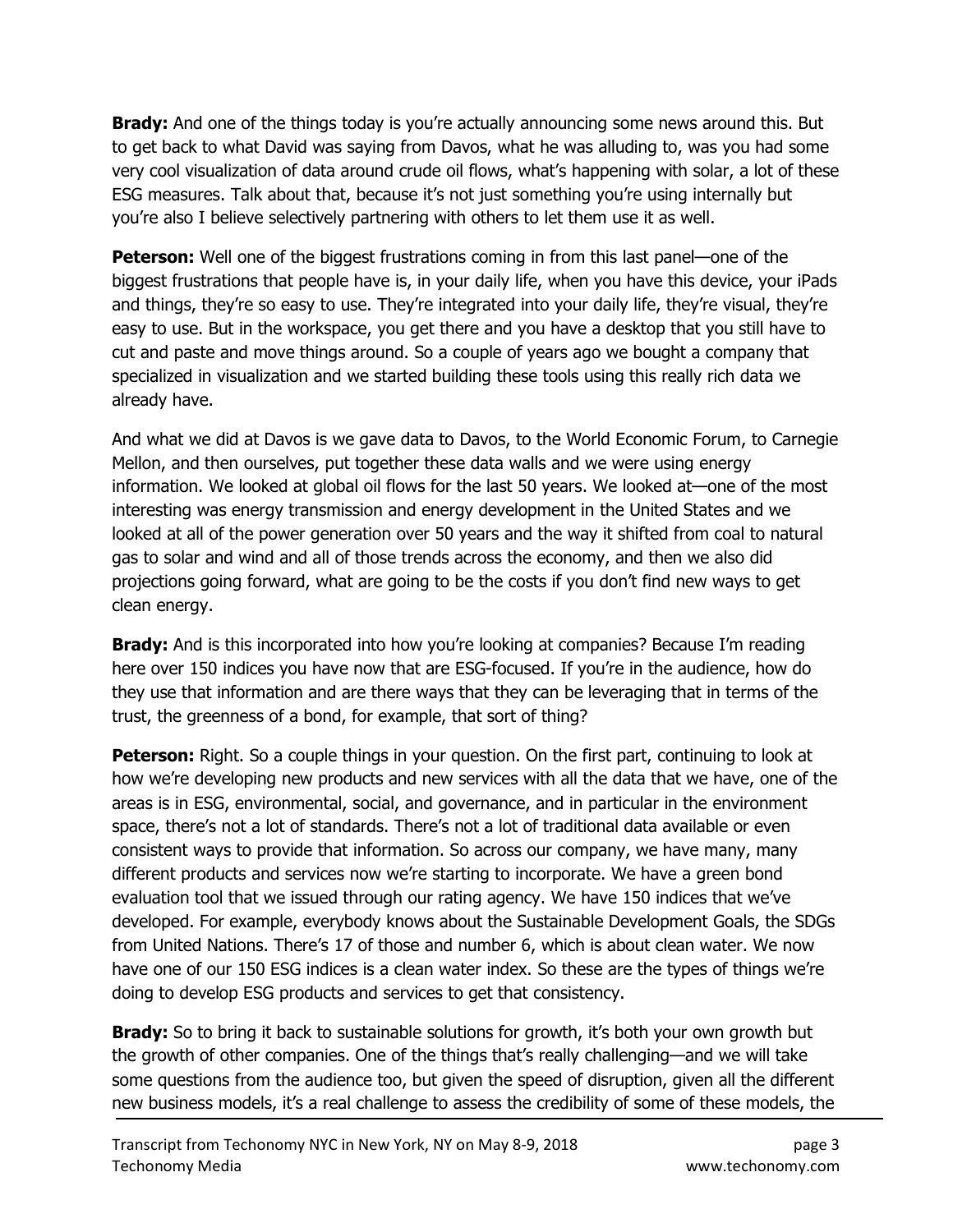trust. As you're looking at the environment, are these tools that help you measure other companies better? Do you feel it's helping you to grow more sustainably?

**Peterson:** Well, there are a couple things in that. When we issue product or we look at the data, we will look at our own company to see how we measure up against that. But importantly, when you talk to endowments, to foundations, to sovereign wealth funds, they're shifting very rapidly their focus to incorporate these tools. And I'll give you an example of something that we're announcing today, later today. One of the companies in our portfolio is True Cost, which measures information about carbon, water, and waste usage. And we've just developed a Sustainable Development Goal approach to—it's a true cost SDG measurement tool and it allows companies to look at all of the 17 SDGs and see how do they stack up. How do they stack up in their own sense, and how do they stack up against the industry, and how do they stack up against competitors as well as other industries. So these are the types of things that we hear from pension funds, from sovereign wealth funds. They want these kinds of tools to look at their portfolio. And we're quickly trying to provide the services and products that can meet those needs.

**Brady:** So I'm an entrepreneur in the audience, say, you could invest in me, you could buy me—could I partner with you? Who comes to you and why? Is it because they need the data? They've got the cool model but nothing to put in it?

**Peterson:** One thing that we found very typical of a lot of the fintechs and reg tech companies, which have started up, they have a small amount of capital. They've built something that's a screen or an app that looks great. It's visual, it's easy to use, it's very colorful, it's intuitive, but behind that they don't have any data. And they know that we have this data gold mine that comes from 50-plus years of information about markets, of indices, of equities, credit, fixed income. So many times a company will approach us to see if there's a way they can partner because of our data. And then beyond that, many startups also find that once you get to a certain level, you need a sales force; you need customers, you need a way to have infrastructure to be able to support markets, and so this is another reason many of the fintech companies come to us, but we're also out looking for ourselves as well.

**Brady:** I actually want to take some questions from the audience. Does anybody have questions? Just raise your hand.

**Varkay**: Yes, thank you, Madeleine Varkay. I am curious, we hear so many different types of voluntary standards, for example the SASB. How do you compare yourselves to SASB, and what's the impact then on the institutional investor community, TCFB, etcetera? Where do we have a uniformity in measurement standards and in indexes?

**Peterson:** It's a great question. It's something that people are really struggling with is there are no standards. You have the SASB standards. You also have the TCFD, which you talked about. That's the task force for climate-related financial disclosure. One of our executives was a member of the TCFD. What we're doing is providing the raw data so that people can use it to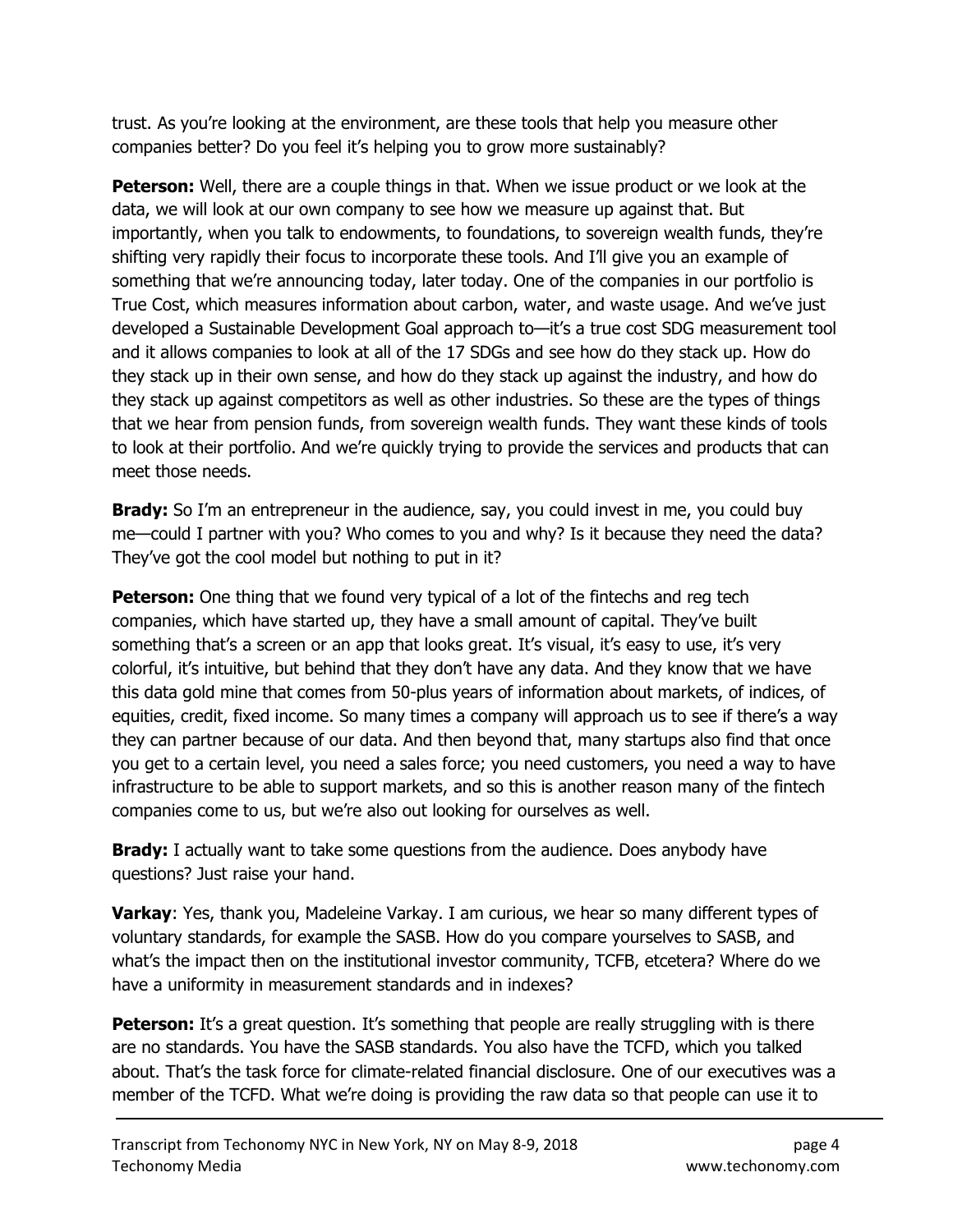measure carbon output. They can use it to measure waste to water output. They can use it to measure governance standards. They can use it to measure social standards. So we're today we haven't set up ourselves a standard. We're not a SASB or a TCFD ourselves. We're providing the raw data, the analytics, and the tools so that people can—they can then develop their own standards. They can measure themselves. But these are very important initiatives and we're members of many of these different task forces. We try to help develop these new standards.

**Brady:** But as you're measuring companies—for example carbon disclosure has always been people disclose what they want to disclose. You must hold them to standards of accountability and make sure that there's standardization across how you measure it yourselves.

**Peterson:** So one of the differences between financial reporting and climate reporting today, carbon reporting, is that in financial reporting, you're audited. So when you issue financial statements, your financial statements are audited, probably by one of the big four accounting firms, under very specific standards.

Today, if you produce your information about your carbon output or your water output, it's voluntary. There's not necessarily standards around how you do that, when you do that, if it's every quarter, if it's every year, if it's in your financial statements or not. But because we're now publishing this information about 12,000 companies and it's becoming the standardized information source, companies that don't have their information in there are being asked by their investors, "Why isn't your information in the True Cost database?" If you're not in the data, if you're data's not there, people wonder why isn't it there? So you're starting to see such high interest on carbon information, on climate, and other types of environmental, social, and governance information that people want to see it and then they're demanding it, which means that it's a cycle that then we can provide more and more.

**Brady:** Okay. Do you have other questions? Because I can immediately go to blockchain, because I am curious about blockchain. I'm not going to put you too much on the—because you've actually been doing some work in this and one of the reasons I mention it is, when I talk to fintech companies, when they look at who they want to disrupt, you're one of the companies they want to disrupt. Give me some sense as to how blockchain, how you view it internally, and when you look at the marketplace, how potent is it?

**Peterson:** Well blockchain, if you think about the distributed ledger technology that's behind it, and potentially smart contracts, we're thinking about it from how you can digitize or secure information or information flows, not as a trading venue, not as a cryptocurrency. But I'll give an example of one of the things we've already done. We have a partnership with the Fujairah organization. It's one of the United Arab Emirates. It's the United Arab Emirate where—most of the transshipment of oil and oil products and oil derivative products go through Fujairah.

The organization that the government has that oversees the oil flows and product flows used to get all of their information with spreadsheets, with paper documents, with phone calls, with emails. We've developed with them a secure private blockchain where all the participants in the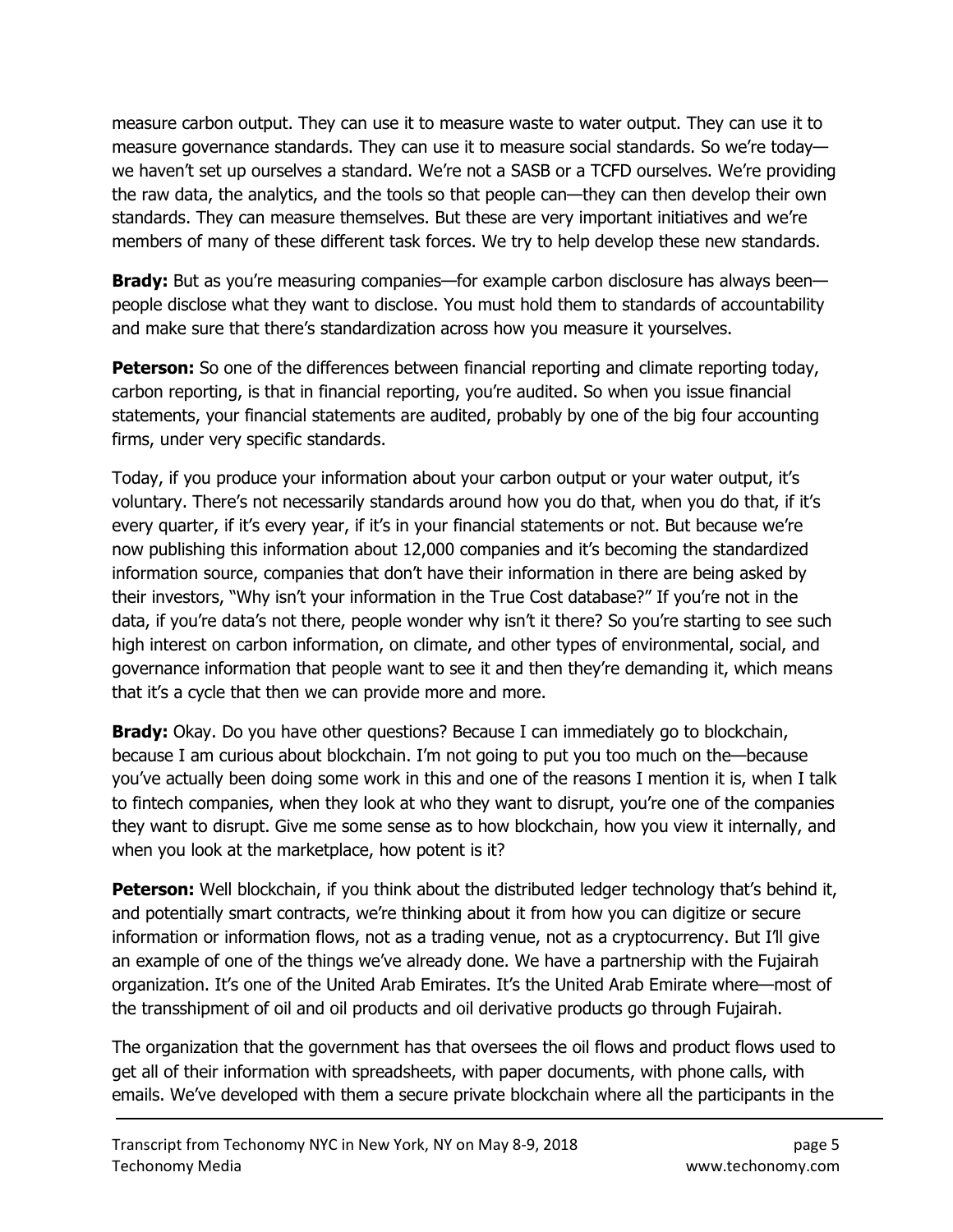market now report all of their data via the blockchain to the government. And so we're a partner in that. We've developed a live, private, secure blockchain application and since we've rolled that out, the information is just pouring in from around the world from people that want to see how we can use this for the rest of the supply chain of the energy markets.

**Brady:** Do we have other questions in the audience?

Kirkpatrick: Okay, so Doug, one of the things that's interesting about what you're doing is you're gathering data that one might say governments ought to be gathering, right? Of course, but it's a global economy, you're doing it globally. There is no global government. This is an issue we discussed yesterday. It comes up intermittently. And I know also it just happens you're somewhat more sanguine about our government situation today than most people have been on the stage. Do you see, in effect, what you're doing as being a remedy for the fact that governments are—especially our own government—are essentially relinquishing a lot of their previous responsibility for monitoring what's going on in the environment, in the economy, and will it be a sufficient antidote?

Peterson: A couple of comments. First of all, your first point about being global is critical. It's part of our business model, well beyond just what we're talking about with sustainability factors. It's part of our business model. People that are using our information and our data to make decisions, they want to know that we use the exact same standards in Tokyo, Mumbai, Sao Paulo, New York, that we apply those standards globally, we gather the data the same way, we produce the products, we process it. And so that's really critical and governments aren't going to be able to do that.

The second thing is that we see that, when you talk about, whether it's blockchain or AI or new types of ESG approach, government is not at the forefront of this. There are very few places anywhere in the world except for maybe Norway where the government is leading this kind of initiative. And so we think that we want to be on the cutting edge and the leading edge of this and we're not going to wait for the governments to make decisions about how they want to see reporting and the standards they want to set. We want to provide that global service and so we don't think that we're going to wait for the government. Clearly, if somebody like Mark Carney is going to lead a task force through the FSB to come up with—for the TCFD, we want to be part of that and we're going to accompany the governments, but we want to be there to lead.

**Brady:** One of the—and we don't have a lot of time left, but—oh, there's a question over there. Go ahead. Because I could ask questions all day but I was going to ask you—I do think as well, give us some sense of sort of the markets, since there's so much volatility right now. But we'll first go to the question. Go ahead, hi.

Gardner: Hi, Meghan Gardner from Alipes. My question—it's sort of a follow up from, I think it was David asking the question, I couldn't see over there. So the kind of worldview that we heard this morning from Jeffrey Sachs was basically that we can't rely on the—markets aren't great at supporting the environment, right? And so my question is, is it just fundamentally a